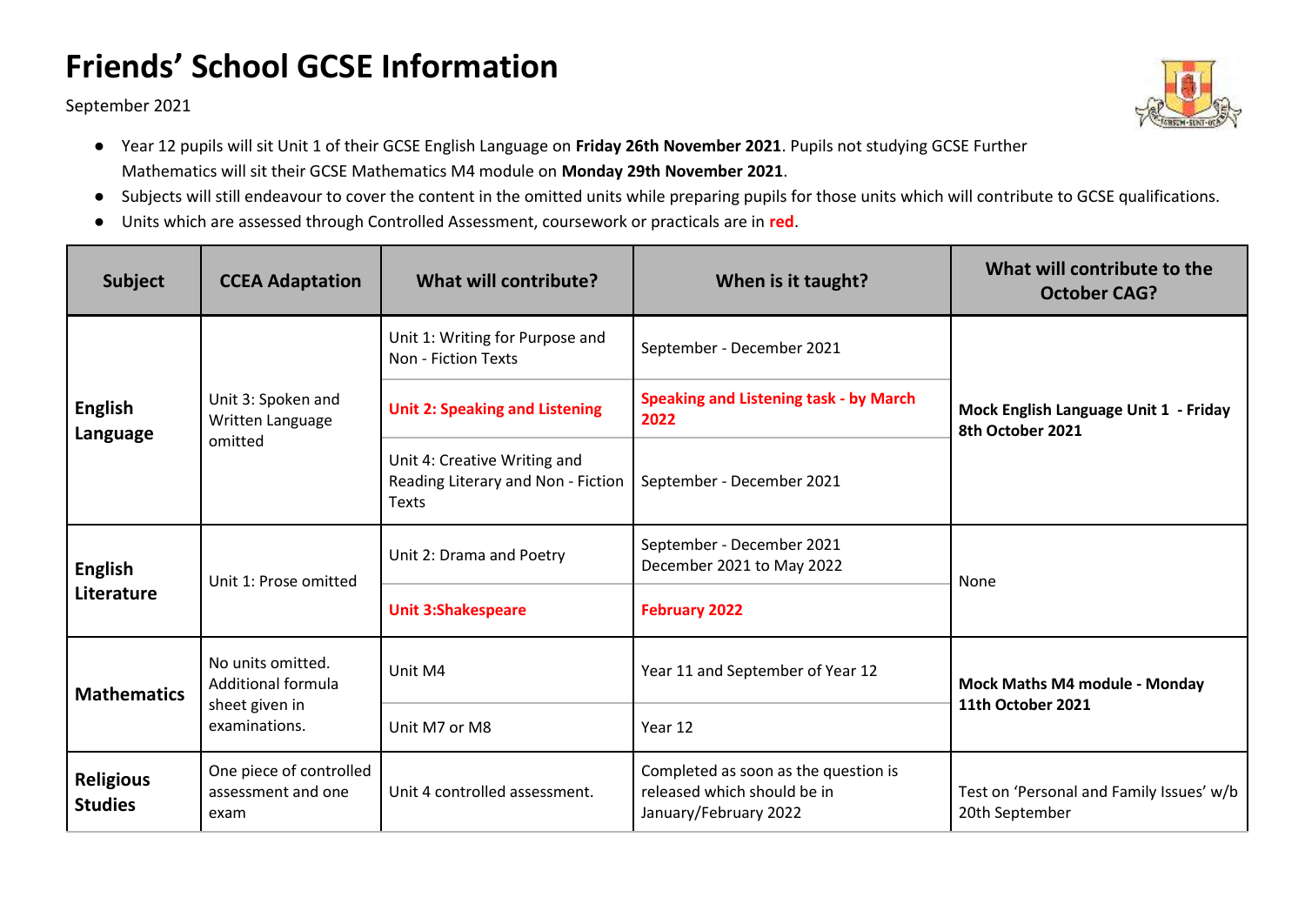|                |                                            | Unit 6 will be examined                                                                                 | September 2021 to April 2022 | Test on 'Matters of life and Death' W/B<br>4th October                                                                                                                                  |
|----------------|--------------------------------------------|---------------------------------------------------------------------------------------------------------|------------------------------|-----------------------------------------------------------------------------------------------------------------------------------------------------------------------------------------|
| French         | Unit 2: Speaking<br>omitted                | Unit 1: Listening<br>Unit 3: Reading<br>Unit 4: Writing                                                 | September 2021-May 2022      | Extended writing test based on topic of<br>Context 2: Holidays<br>Translation sentences test from Context<br>1: Family<br>Reading comprehension test question<br>based on Year 11 vocab |
| German         | Unit 2: Speaking<br>omitted                | Unit 1: Listening<br>Unit 3: Reading<br>Unit 4: Writing                                                 | September 2021-May 2022      | Extended writing test based on topic of<br>Context 2: Holidays<br>Translation sentences test from Context<br>1:Family<br>Reading comprehension test question<br>based on Year 11 vocab  |
| <b>Spanish</b> | Unit 2: Speaking<br>omitted                | Unit 1: Listening<br>Unit 3: Reading<br>Unit 4: Writing                                                 | September 2021-May 2022      | Extended writing test based on topic of<br>Context 2: Holidays<br>Translation sentences test from Context<br>1:Family<br>Reading comprehension test question<br>based on Year 11 vocab  |
| <b>Biology</b> | <b>Unit 3: Practical Skills</b><br>omitted | Unit 1: Cells, Living Processes and<br>Biodiversity                                                     | Year 11                      | Two CATs on the topics of Osmosis and<br>Plant Transport.                                                                                                                               |
|                |                                            | Unit 2: Body Systems, Genetics,<br>Microorganisms and Health                                            | Year 12                      |                                                                                                                                                                                         |
| Chemistry      | <b>Unit 3: Practical Skills</b><br>omitted | Unit 1: Structures, Trends,<br><b>Chemical Reactions, Quantitative</b><br><b>Chemistry and Analysis</b> | Year 11                      | Two CATs on Reactivity and Formula<br>and Balancing Equations                                                                                                                           |
|                |                                            | Unit 2: Further Chemical<br>Reactions, Rates and Equilibrium,<br><b>Calculations and Organic</b>        | Year 12                      |                                                                                                                                                                                         |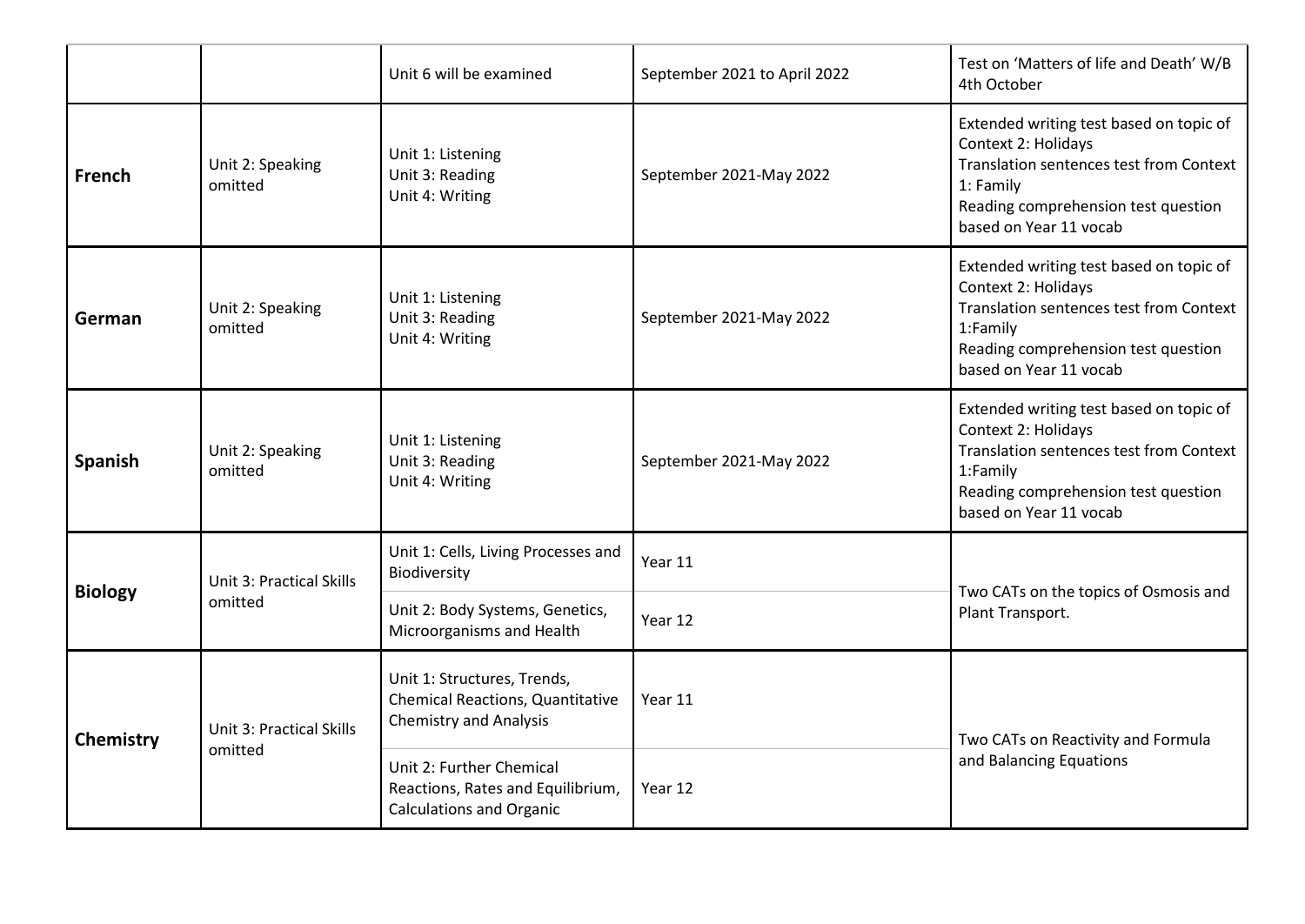|                                                            |                                                                                          | Chemistry                                                                                                                                                                                                              |                                                                                                              |                                                                                              |
|------------------------------------------------------------|------------------------------------------------------------------------------------------|------------------------------------------------------------------------------------------------------------------------------------------------------------------------------------------------------------------------|--------------------------------------------------------------------------------------------------------------|----------------------------------------------------------------------------------------------|
| <b>Physics</b><br><b>Double</b><br>Award<br><b>Science</b> | <b>Unit 3: Practical Skills</b><br>omitted<br><b>Unit 3: Practical Skills</b><br>omitted | Unit 1: Motion, Force, Density and<br>Kinetic Theory, Energy, and Atomic<br>and Nuclear Physics                                                                                                                        | Year 11                                                                                                      | Topic tests from Year 12 work                                                                |
|                                                            |                                                                                          | Unit 2: Waves, Light, Electricity,<br>Magnetism, Electromagnetism and<br><b>Space Physics</b>                                                                                                                          | Year 12                                                                                                      |                                                                                              |
|                                                            |                                                                                          | Unit B1: Cells, Living Process and<br>Biodiversity<br>Unit B2: Body Systems, Genetics,<br>Microorganisms and Health                                                                                                    | Year 11 and Year 12<br>Year 12                                                                               | Topic tests from Year 12 work                                                                |
|                                                            |                                                                                          | Unit C1: Structures, Trends,<br>Chemical Reactions, Quantitative<br><b>Chemistry and Analysis</b><br>Unit C2: Further Chemical<br>Reactions, Rates and Equilibrium,<br><b>Calculations and Organic Chemistry</b>       | Year 11<br>Year 12                                                                                           | <b>Reactivity Series test</b><br>Formula and Equations test                                  |
|                                                            |                                                                                          | Unit P1: Motion, Force, Moments,<br>Energy, Density, Kinetic Theory,<br>Radioactivity, Nuclear Fission and<br>Fusion<br>Unit P2: Waves, Light, Electricity,<br>Magnetism, Electromagnetism and<br><b>Space Physics</b> | Year 11 and the start of Year 12<br>Year 12                                                                  | Topic tests from Year 12 work                                                                |
| Art and<br><b>Design</b>                                   | <b>Component 2:</b><br><b>Externally Set</b><br><b>Assignment omitted</b>                | <b>Component 1: Controlled</b><br><b>Assessment</b>                                                                                                                                                                    | <b>Component 1 Part A - September 2020 -</b><br>October 2021<br><b>Component 1 Part B - November - April</b> | <b>Component 1 Part A - Controlled</b><br><b>Assessment September 2020 - October</b><br>2021 |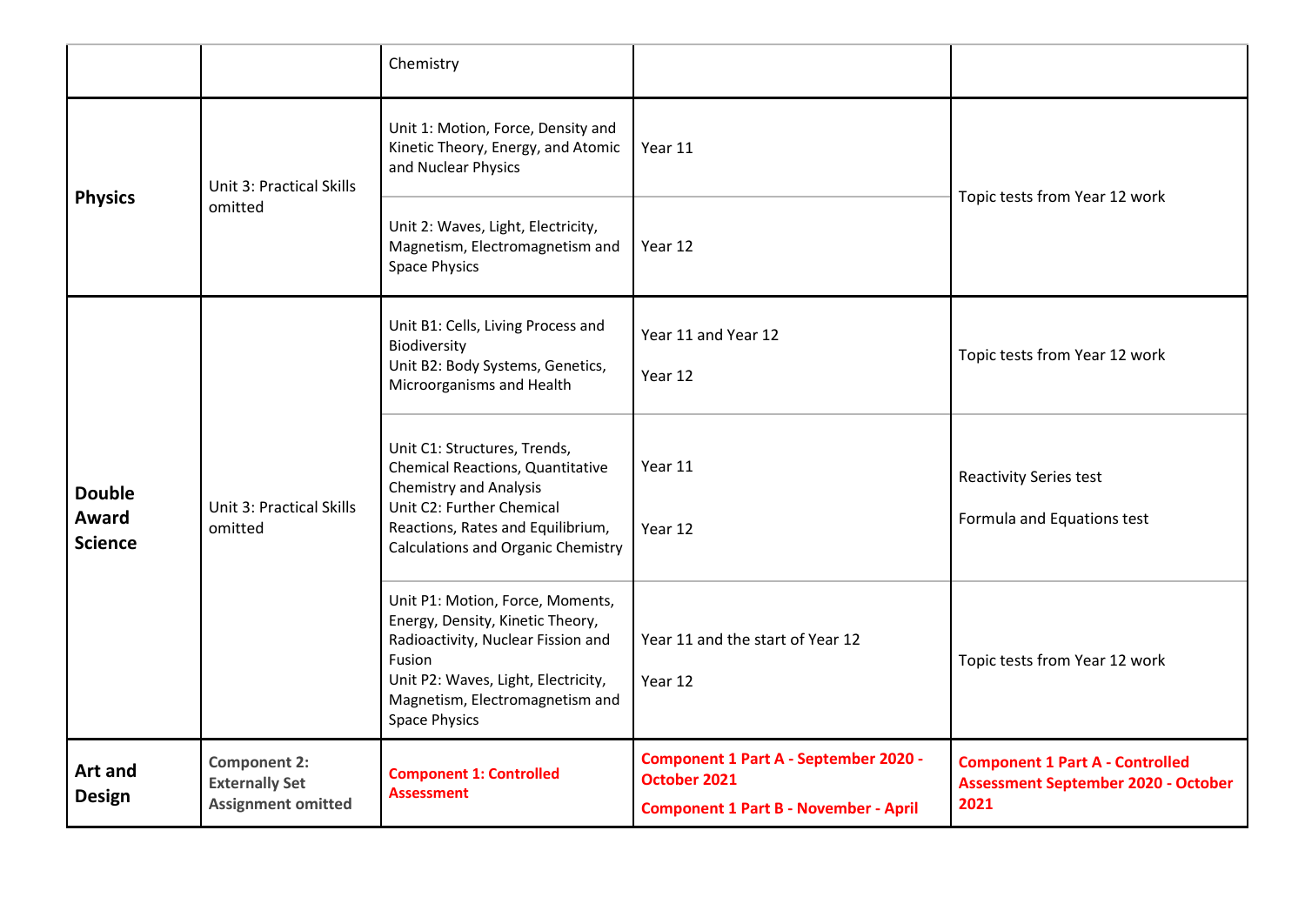|                                      |                                                                             |                                                       | <b>CCEA to set the theme to Component 1 Part B as</b><br>the same theme used in Component 2 for Summer<br>2021: 'Combine'. Component 1 Part B will be taken<br>under controlled conditions.                               |                                                                                                               |
|--------------------------------------|-----------------------------------------------------------------------------|-------------------------------------------------------|---------------------------------------------------------------------------------------------------------------------------------------------------------------------------------------------------------------------------|---------------------------------------------------------------------------------------------------------------|
| <b>Business</b><br><b>Studies</b>    | Unit 1: Creating a<br><b>Business omitted</b>                               | Unit 2: Developing a business                         | Year 12                                                                                                                                                                                                                   |                                                                                                               |
|                                      |                                                                             | <b>Unit 3: Planning a Business</b><br>(Synoptic)      | Week beginning 31st January - Week ending 25th<br>March 2022 - pupils will carry out<br>research/planning for CAT<br>Week beginning 28 <sup>th</sup> March - Week ending 1st April<br>- Final Task - Formal exam in class | Two tests on 'Human Resources'                                                                                |
| <b>Digital</b><br><b>Technology</b>  | Unit 1: Digital<br>Technology omitted                                       | Unit 4: Digital Development<br>Concepts               | September 2020-April 2021<br>(Year 11 -12)                                                                                                                                                                                | Topic test and HW based on knowledge<br>and understanding of Unit 4 topics.                                   |
|                                      |                                                                             | <b>Unit 5: Digital Development</b><br><b>Practice</b> | September - March: 36 hours                                                                                                                                                                                               | Test- Last week of term (October- week<br>beginning 18th October 2021)<br>HW-October                          |
| <b>Food and</b><br><b>Nutrition</b>  | No units omitted.<br>Marks reduced for Unit<br>2 - Controlled<br>Assessment | Unit 1 (50%)                                          | Year 11 and Year 12                                                                                                                                                                                                       | Two tests -<br>Thursday 23rd September - end of unit<br>test on 'Food Provenance and Food<br>Processing.'     |
|                                      |                                                                             | <b>Unit 2 (50%)</b>                                   | Year 12: September - December                                                                                                                                                                                             | Thursday 14th October - end of unit<br>test on 'Being an Effective Consumer.'                                 |
| <b>Further</b><br><b>Mathematics</b> | One of the Applied<br>units to be omitted.                                  | Unit 1: Pure                                          | Year 12                                                                                                                                                                                                                   | Two tests -<br>Wednesday 29th September and<br>Wednesday 13th October.<br>Topics to be confirmed with pupils. |
|                                      |                                                                             | Unit 2: Mechanics or Unit 3:<br><b>Statistics</b>     | Year 12                                                                                                                                                                                                                   |                                                                                                               |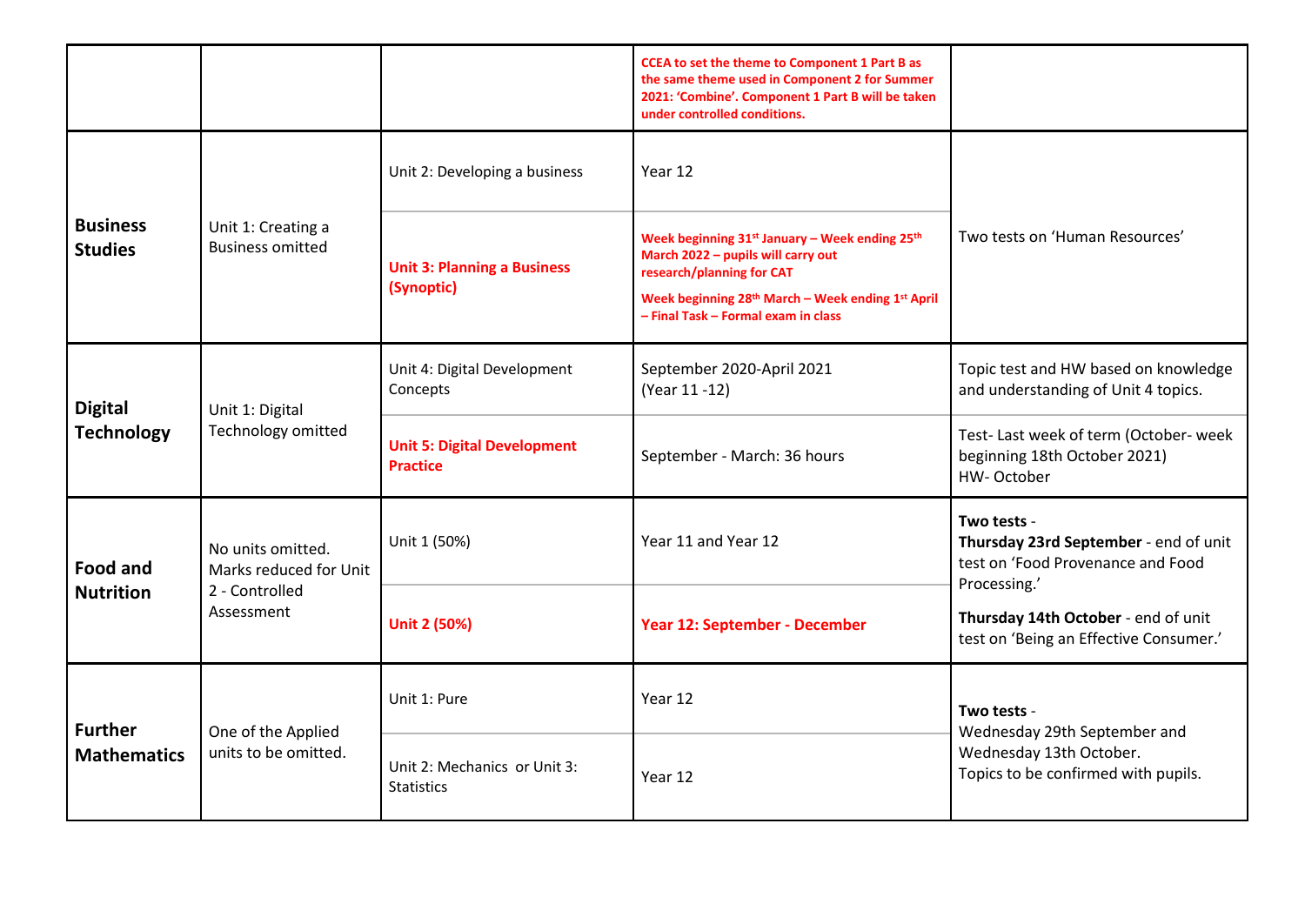| <b>History</b>                      | Unit 2 - International<br><b>Relations omitted</b>                                   | Unit 1: Modern World Studies and<br>Northern Ireland  | Year 12                                                                                                                                            | Nazi Germany full mock exam - 45 mins.<br>70% of CAG<br>Northern Ireland past paper question 6 - |
|-------------------------------------|--------------------------------------------------------------------------------------|-------------------------------------------------------|----------------------------------------------------------------------------------------------------------------------------------------------------|--------------------------------------------------------------------------------------------------|
|                                     |                                                                                      |                                                       |                                                                                                                                                    | 20 mins. 30% of CAG                                                                              |
| Geography                           | Unit 3: Fieldwork<br>omitted                                                         | Unit 1: The Natural World                             | Year 11 - Rivers/Coasts/Weather/Restless<br>Earth (finished start of September '21)                                                                | <b>Restless Earth</b>                                                                            |
|                                     |                                                                                      | Unit 2: Living in Our World                           | Year 12 - Population and Migration<br>(completed in Year 11) Changing Urban<br>Areas, Contrasts in World Development,<br>Managing our Environment. | Changing Urban areas                                                                             |
| <b>Music</b>                        | Component 1:<br>Performance - no<br>ensemble performance<br>required                 | Component 1: Performance                              | Throughout Year 11 and Year 12 with<br>music tutors                                                                                                | Solo Performance + listening test                                                                |
|                                     | <b>Component 2:</b><br><b>Composing - only one</b><br>composition required           | <b>Component 2: Composition</b>                       | <b>September - December: completed during</b><br>two periods each week.                                                                            |                                                                                                  |
|                                     |                                                                                      | Component 3: Listening                                | Throughout Year 11 and Year 12                                                                                                                     |                                                                                                  |
| <b>Physical</b><br><b>Education</b> | Component 2:<br>Developing<br>Performance omitted                                    | Component 1: Health and<br>Performance                | Throughout Year 11 and Year 12                                                                                                                     | Class test                                                                                       |
|                                     | Component 3:<br>Individual Performance<br>- reduced from three to<br>two activities. | <b>Component 3: Individual</b><br><b>Performances</b> | September - March: completed during a<br>single period every week.                                                                                 |                                                                                                  |